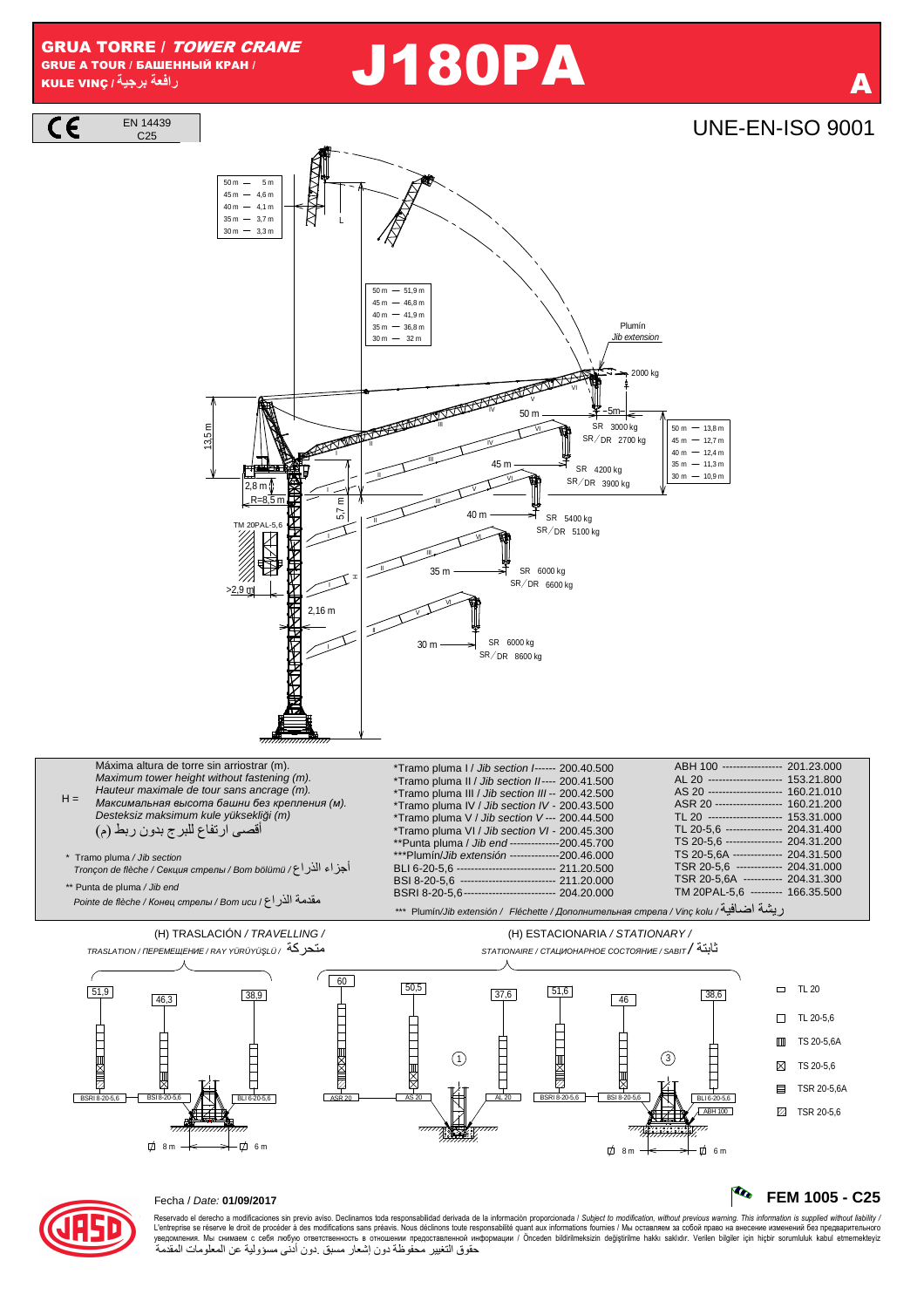| الأحمال/ CARGAS / LOADS / CHARGES / HAFPY3KW / YÜKLER<br><b>J180PA.A</b> |              |                                                                                                                                       |      |      |      |      |      |  |  |
|--------------------------------------------------------------------------|--------------|---------------------------------------------------------------------------------------------------------------------------------------|------|------|------|------|------|--|--|
|                                                                          | $ST-SR$ (kg) | أقصى حمولة/ Cargas máximas / Maximum loads / Charges maximales / Максимальные нагрузки / Maksimum yük<br>SR-6000 kg                   |      |      |      |      |      |  |  |
| $\sum$                                                                   | 6000 kg      | Alcance del gancho [m] / Hook reach [m] / Portée du crochet (m) / Paðuyc действия крюка (m) / Kancanın yüksekliği (m) /<br>مدى الخطاف |      |      |      |      |      |  |  |
| [m]                                                                      | $@$ (m)      | 25                                                                                                                                    | 30   | 35   | 40   | 45   | 50   |  |  |
| 50                                                                       | 36.1         | 6000                                                                                                                                  | 6000 | 6000 | 5000 | 3900 | 3000 |  |  |
| 45                                                                       | 37,3         | 6000                                                                                                                                  | 6000 | 6000 | 5300 | 4200 |      |  |  |
| 40                                                                       | 37,7         | 6000                                                                                                                                  | 6000 | 6000 | 5400 |      |      |  |  |
| 35                                                                       | 35,0         | 6000                                                                                                                                  | 6000 | 6000 |      |      |      |  |  |
| 30                                                                       | 30,0         | 6000                                                                                                                                  | 6000 |      |      |      |      |  |  |

| H/d/dH        | SR-DR (kg)               | اقصي حمولة/ Cargas máximas / <i>Maximum loads / Charges maximales / Максимальные нагрузки / Maksimum yük</i><br>SR/DR - 6000/12000 kg |           |           |      |      |      |  |  |
|---------------|--------------------------|---------------------------------------------------------------------------------------------------------------------------------------|-----------|-----------|------|------|------|--|--|
| $\sum$<br>[m] | 6000/12000 kg<br>$@$ (m) | Alcance del gancho [m] / Hook reach [m] / Portée du crochet (m) / Paðuyc действия крюка (m) / Kancanın yüksekliği (m)<br>مدى الخطاف/  |           |           |      |      |      |  |  |
|               |                          | 25                                                                                                                                    | 30        | 35        | 40   | 45   | 50   |  |  |
| 50            | 35,1/22,5                | 6000/10300                                                                                                                            | 6000/7800 | 6000      | 4650 | 3600 | 2700 |  |  |
| 45            | 36,2/23                  | 6000/10700                                                                                                                            | 6000/8200 | 6000/6400 | 5000 | 3900 |      |  |  |
| 40            | 36,6/23,2                | 6000/10800                                                                                                                            | 6000/8300 | 6000/6500 | 5100 |      |      |  |  |
| 35            | 35/23,2                  | 6000/10900                                                                                                                            | 6000/8400 | 6000/6600 |      |      |      |  |  |
| 30            | 30/23.5                  | 6000/11100                                                                                                                            | 6000/8600 |           |      |      |      |  |  |



| <b>CARACTERISTICAS DE MECANISMOS / MECHANISMS FEATURES / CARACTÉRISTIQUES DES</b><br>الخصائص الآلية/ MÉCANISMES / ХАРАКТЕРИСТИКИ МЕХАНИЗМОВ / МЕКАNIZMALARIN ÖZELLİKLERİ |                            |               |                         |                        |                                                |                                              |                             |                             |                                                                                                             | <b>J180PA.A</b>               |
|--------------------------------------------------------------------------------------------------------------------------------------------------------------------------|----------------------------|---------------|-------------------------|------------------------|------------------------------------------------|----------------------------------------------|-----------------------------|-----------------------------|-------------------------------------------------------------------------------------------------------------|-------------------------------|
| *opcional<br>*optional<br>*en option<br>*опция                                                                                                                           | ⊗                          |               |                         |                        |                                                |                                              |                             |                             |                                                                                                             |                               |
| *opsiyonel<br>اختيار ي*                                                                                                                                                  | <b>EC6070VF</b><br>44,1 kW |               |                         | *EC100120VF<br>73,5 kW |                                                |                                              | <b>TG2020VF</b><br>2x7,3 kW | <b>OG1507VF</b><br>2x5,5 kW | <b>EP6015VF</b><br>44,1 kW                                                                                  | <b>TH2006</b><br><b>15 kW</b> |
| $\bigcirc$<br>m/min                                                                                                                                                      | 3                          | 6             |                         | 3                      | 6                                              |                                              | $020$ m/min                 | 00,8<br>r/min               | 1,5<br>min                                                                                                  | 0,6<br>m/min                  |
|                                                                                                                                                                          | 070                        | 035           | 30 40 50 60 70<br>m/min | $0120$ $060$           |                                                | 80<br>100 120<br>60<br>m/min                 |                             | sl/min                      |                                                                                                             |                               |
| $\beta_0$                                                                                                                                                                | 6                          | 12            |                         | 6                      | 12 <sub>1</sub><br>12<br>10 <sup>F</sup><br>8⊢ |                                              | lly                         | 400V 50Hz                   |                                                                                                             |                               |
| m/min                                                                                                                                                                    |                            | $035$ $017,5$ | 15 20 25 30 35<br>m/min | 060                    | 6ŀ<br>030                                      | $\overline{60}$<br>50<br>30<br>$40$<br>m/min |                             |                             | PTOTAL (EC6070VF + OG1507VF + EP6015VF) = 99,2 kW<br>PTOTAL (*EC100120VF + OG1507VF + EP6015VF) = *128,6 kW |                               |
| <b>CONTROLLER</b><br><b>SR</b><br>$H \leq$<br>H<br><b>DR</b>                                                                                                             |                            |               | 364 m<br>182 m          |                        |                                                | i                                            | /kg\                        | ۰H                          |                                                                                                             |                               |



Fecha / Date: **01/09/2017 FEM 1005 - C25**

Reservado el derecho a modificaciones sin previo aviso. Declinamos toda responsabilidad derivada de la información proporcionada / Subjec*t to modification, without previous warning. This information is supplied without l* حقوق التغيير محفوظة دون إشعار مسبق دون أدنى مسؤولية عن المعلومات المقدمة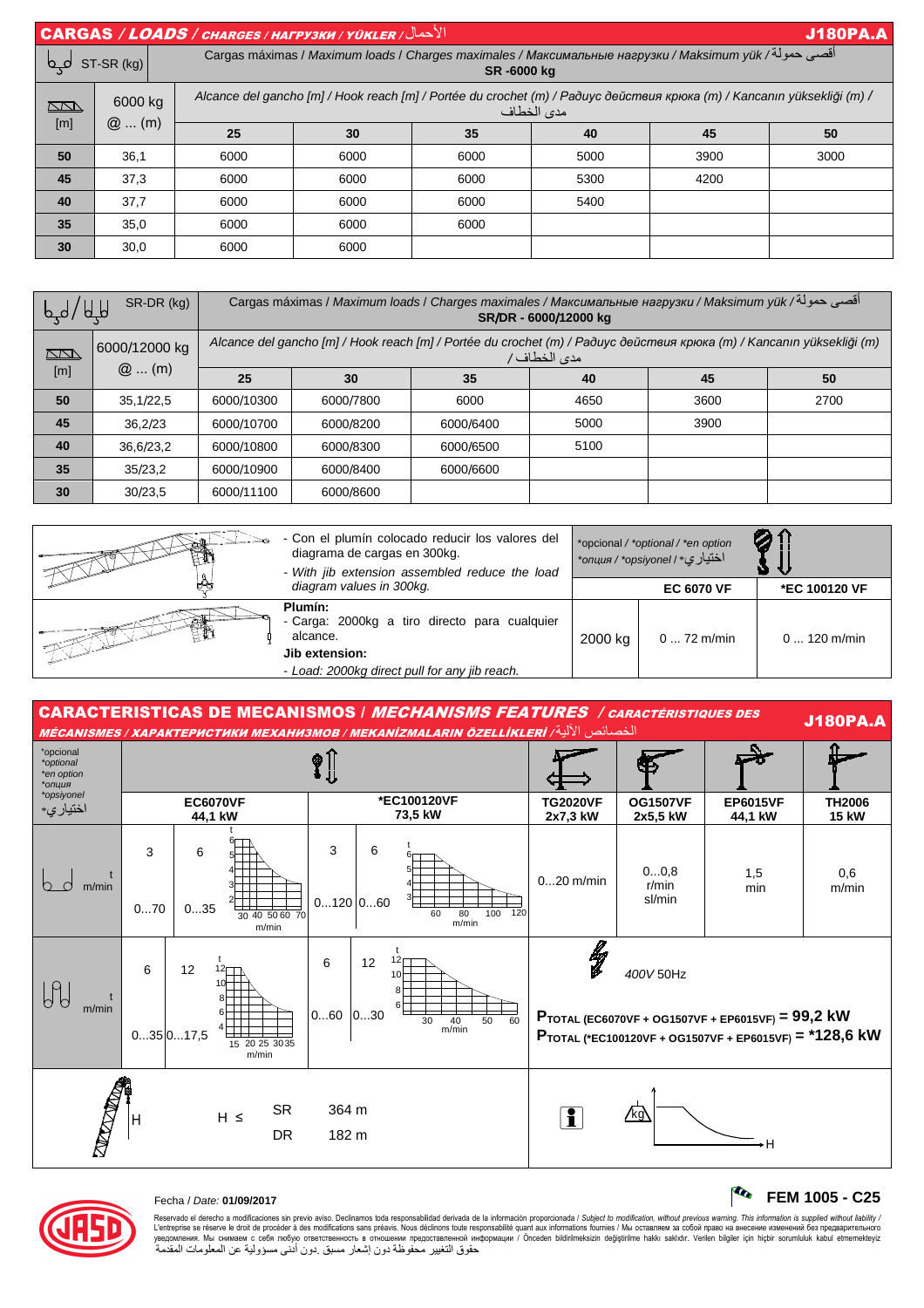|                                                                                         |                                                         | قائمه التحميل/ LISTA DE EMBARQUE <i>/ PACKING LIST / LISTE DE COLISAGE / CПИСОК ПОСТАВКИ / ÇEKİ LISTESI</i> |        |       |       | <b>J180PA.A</b> |
|-----------------------------------------------------------------------------------------|---------------------------------------------------------|-------------------------------------------------------------------------------------------------------------|--------|-------|-------|-----------------|
| <b>DENOMINACIÓN / DENOMINATION / DÉSIGNATION / HA3BAHHE / ACIKLAMA / اسح</b>            |                                                         |                                                                                                             | L[m]   | A[m]  | H[m]  | $P / W$ [kg]    |
| Torre inferior / Lower tower /                                                          | TLI20-5.6                                               |                                                                                                             | 5,886  | 2,306 | 2,357 | 4235            |
| Tour inférieure / Нижняя                                                                | TSI20-5,6                                               |                                                                                                             | 5,966  | 2,328 | 2,390 | 5390            |
| البرج السفلي / башня Alt kule                                                           | TSRI20-5,6                                              |                                                                                                             | 5,990  | 2,257 | 2,257 | 6562            |
|                                                                                         | <b>TL20</b>                                             |                                                                                                             | 4,175  | 2,201 | 2,281 | 2095            |
|                                                                                         | TL20-5,6                                                |                                                                                                             | 5,886  | 2,306 | 2,357 | 2910            |
| Torre / Tower / Tour                                                                    | TS20-5,6A                                               |                                                                                                             | 5,978  | 2,381 | 2,331 | 3530            |
| Faшня / Kule / جرج                                                                      | TS20-5,6                                                |                                                                                                             | 5,966  | 2,328 | 2,390 | 3550            |
|                                                                                         | TSR20-5,6A                                              |                                                                                                             | 5,926  | 2,388 | 2,325 | 4170            |
|                                                                                         | TSR20-5,6                                               |                                                                                                             | 5,990  | 2,257 | 2,257 | 4210            |
| Torre asiento pista + base punta de torre + orientación                                 |                                                         |                                                                                                             |        |       |       |                 |
| Slewing table + tower head base + slewing mechanism                                     |                                                         |                                                                                                             |        |       |       |                 |
| Tour pivot + base du porte-flèche + mécanisme d'orientation                             |                                                         |                                                                                                             |        |       |       |                 |
| Сиденье площадки + основание верхней секции башни +                                     |                                                         |                                                                                                             | 6,240  | 2,550 | 3,057 | 8710            |
| поворотный механизм                                                                     |                                                         |                                                                                                             |        |       |       |                 |
| Göbek +kule kafa bölümü tabanı+mekanizma                                                |                                                         |                                                                                                             |        |       |       |                 |
| برج وحدة الدوارن + قاعدة رأس البرج + ألية الدوران                                       |                                                         |                                                                                                             |        |       |       |                 |
| Estructura punta de torre sin base<br>Tower head structure without base                 |                                                         |                                                                                                             |        |       |       |                 |
| Structure de porte-flèche sans base                                                     |                                                         | 피                                                                                                           |        |       |       |                 |
| Структура верхней секции башни без основания                                            |                                                         |                                                                                                             | 11,57  | 1,947 | 2,000 | 4440            |
| Tabansız kule başının yapısı                                                            |                                                         | <u>LA </u>                                                                                                  |        |       |       |                 |
| هيكل راس البرج بدون قاعدة                                                               |                                                         |                                                                                                             |        |       |       |                 |
| Conjunto punta de torre sin base y con pasteca                                          |                                                         |                                                                                                             |        |       |       |                 |
| Tower head assembly without base and with reeving block                                 |                                                         |                                                                                                             |        |       |       |                 |
| Groupe porte-flèche sans base et avec moufle                                            |                                                         | H                                                                                                           |        |       |       |                 |
| Верхняя секция башни без основания и с блоком                                           |                                                         |                                                                                                             | 11,760 | 2,150 | 2,967 | 5790            |
| Tabansız kule başının makara düzeneği ile birleştirilmesi                               |                                                         | A                                                                                                           |        |       |       |                 |
| مجموعة راس البرج مع بكرة                                                                |                                                         |                                                                                                             |        |       |       |                 |
| Tramo de pluma                                                                          | $[1]$                                                   |                                                                                                             | 9,180  | 2,040 | 1,595 | 1425            |
| <b>Jib section</b>                                                                      | [  ]                                                    |                                                                                                             | 10,160 | 1,226 | 1,555 | 1325            |
| Tronçon de flèche                                                                       | ןווון                                                   |                                                                                                             | 10,160 | 1,226 | 1,555 | 1195            |
| Секция стрелы                                                                           | [IV]                                                    |                                                                                                             | 10,160 | 1,226 | 1,555 | 955             |
| Bom bölümü                                                                              | [V]                                                     |                                                                                                             | 5,270  | 1,226 | 1,555 | 600             |
| أجزاء الذراع                                                                            | [V]                                                     |                                                                                                             | 8,015  | 1,258 | 1,645 | 1125            |
|                                                                                         |                                                         | Δ∃                                                                                                          |        |       |       |                 |
| ريشة اضافية/ Plumín/Jib extensión / Fléchette / Дополнительная стрела / Vinç kolu       |                                                         | $\downarrow$ A<br>L                                                                                         | 7,141  | 0,852 | 1,315 | 285             |
|                                                                                         |                                                         | 路<br>腿甲                                                                                                     |        |       |       |                 |
| مقدمة الذر اع/Punta de pluma / Jib end / Pointe de flèche / Конец стрелы / Bom ucu      |                                                         |                                                                                                             | 1,785  | 2,375 | 1,455 | 347             |
|                                                                                         |                                                         | يكيا<br>$A_{\perp}$                                                                                         |        |       |       |                 |
| Polipasto / Hook assembly / Palan / Полиспаст / Kanca takımı / بكرة                     |                                                         |                                                                                                             | 1,287  | 0,392 | 1,988 | 590             |
| Gancho / Hook                                                                           |                                                         | ्री<br> }<br>$\frac{1}{\Delta + 1}$                                                                         | 0,200  | 0,233 | 0,897 | 120             |
|                                                                                         |                                                         |                                                                                                             |        |       |       |                 |
| Tirante sostén pluma / Jib support tie / Tirant de fleche / Растяжка                    |                                                         | $\mathsf{H} \sqsupseteq_{\mathsf{H}}$                                                                       |        |       |       |                 |
| поддержки стрелы / Kol destek bağları / اراغ/ поддержки стрелы                          |                                                         |                                                                                                             | 5,000  | 0,300 | 0,450 | 975             |
|                                                                                         |                                                         |                                                                                                             |        |       |       |                 |
| Estructura contrapluma / Counterjib structure / Structure de                            |                                                         | 듷                                                                                                           |        |       |       |                 |
| contre-flèche / Структура противовесной консоли / kuiruk<br>هيكل الذراع المعاكس/ yapısı |                                                         | $A_{\perp}$                                                                                                 | 7,110  | 1,875 | 0,540 | 1145            |
|                                                                                         |                                                         |                                                                                                             |        |       |       |                 |
| Contrapluma con mecanismos / Counterjib with mechanisms / Contre-                       |                                                         |                                                                                                             |        |       |       |                 |
| flèche avec mécanismes / Противовесная консоль с механизмами /                          |                                                         |                                                                                                             | 7,110  | 2,230 | 1,819 | 7295            |
| الذراع المعاكس مع الأليات/ Mekanizmalı kuyruk                                           |                                                         |                                                                                                             |        |       |       |                 |
| Mecanismos                                                                              |                                                         |                                                                                                             |        |       |       |                 |
| Mechanisms                                                                              | Elevación carga / Hoisting / levage de charge / Подъем  |                                                                                                             | 1,919  | 2,110 | 1,540 | 2900            |
| Mécanismes de                                                                           | رافع الحمولة /epyзa / Yük kaldırma                      | 피                                                                                                           |        |       |       |                 |
| Механизмы                                                                               | Elevación pluma / Luffing / Relevage de flèche /        | A                                                                                                           |        |       |       |                 |
| Mekanizmalar                                                                            | ر افع الذر اع / Подъем стрелы / Yük kaldırma ve indirme |                                                                                                             | 1,948  | 2,170 | 1,400 | 3250            |
| أليات كهر بائية                                                                         |                                                         |                                                                                                             |        |       |       |                 |
| Plataforma y cabina / Platform and cabin / Plateforme et cabine                         |                                                         |                                                                                                             |        |       |       |                 |
| Глатформа и кабина / Platform ve kabin / جنصة وكابينة                                   |                                                         |                                                                                                             | 3,420  | 2,060 | 2,400 | 1095            |
|                                                                                         |                                                         |                                                                                                             |        |       |       |                 |
| Transporte torre de montaje/ Jacking cage transport /                                   |                                                         |                                                                                                             |        |       |       |                 |
| Transport de tour de montage / Транспортировка                                          |                                                         | <b>TM20PAL - 5,6</b>                                                                                        | 9.550  | 2.070 | 2.520 | 5.690           |
| монтажной башни / Kaldırma kafesinin taşınması /                                        |                                                         |                                                                                                             |        |       |       |                 |
| نقل برج التركيب                                                                         |                                                         |                                                                                                             |        |       |       |                 |
|                                                                                         |                                                         |                                                                                                             |        |       |       |                 |

| <sup>"</sup> تَقْل/ LASTRES INFERIORES / L <i>OWER BALLASTS / LESTS INFÉRIEURS / НИЖНИЙ БАЛЛАСТ / ALT AĞIRLIK TAŞLARI</i><br><b>J180PA.A</b> |       |      |       |      |      |  |  |  |
|----------------------------------------------------------------------------------------------------------------------------------------------|-------|------|-------|------|------|--|--|--|
| <b>BSRI 8-20-5.6</b>                                                                                                                         | Ч (m. | 29,5 | - 40. | 46,3 | 51,9 |  |  |  |
|                                                                                                                                              |       | 60   |       | 96   | 120  |  |  |  |
| <b>BSI 8-20-5.6</b>                                                                                                                          | H (m` | 29,5 | 40.   |      | 46.ء |  |  |  |
|                                                                                                                                              | P(t)  | 60   |       |      | 96   |  |  |  |
| <b>BLI 6-20-5.6</b>                                                                                                                          | H (m` | 27   |       | 38,9 |      |  |  |  |
|                                                                                                                                              | P(f)  | 84   | 96    |      |      |  |  |  |

الارتفاع أسفل الخطاف/ H: Altura bajo gancho / Height under hook / Hauteur maximale sous crochet Высота под крюком / Kanca altı yüksekliği race was a sensor produced at the correspondente a la altura superior / For intermediate heights take the ballast corresponding to the higher height / Pour les hauteurs intermédiaties, opter pour le<br>lest correspondant à l للارتفاعات البينية يرجى استخدام الثقل العائد للارتفاع الأعلى/ karşılık gelen ağırliği alınız



### Fecha / Date: 01/09/2017

Reservado el derecho a modificaciones sin previo aviso. Declinamos toda responsabilidad derivada de la información proporcionada / Subject to modification, without previous warning. This information is supplied without l

 $\begin{bmatrix} \mathbf{C_0} & FEM 1005 - C25 \end{bmatrix}$